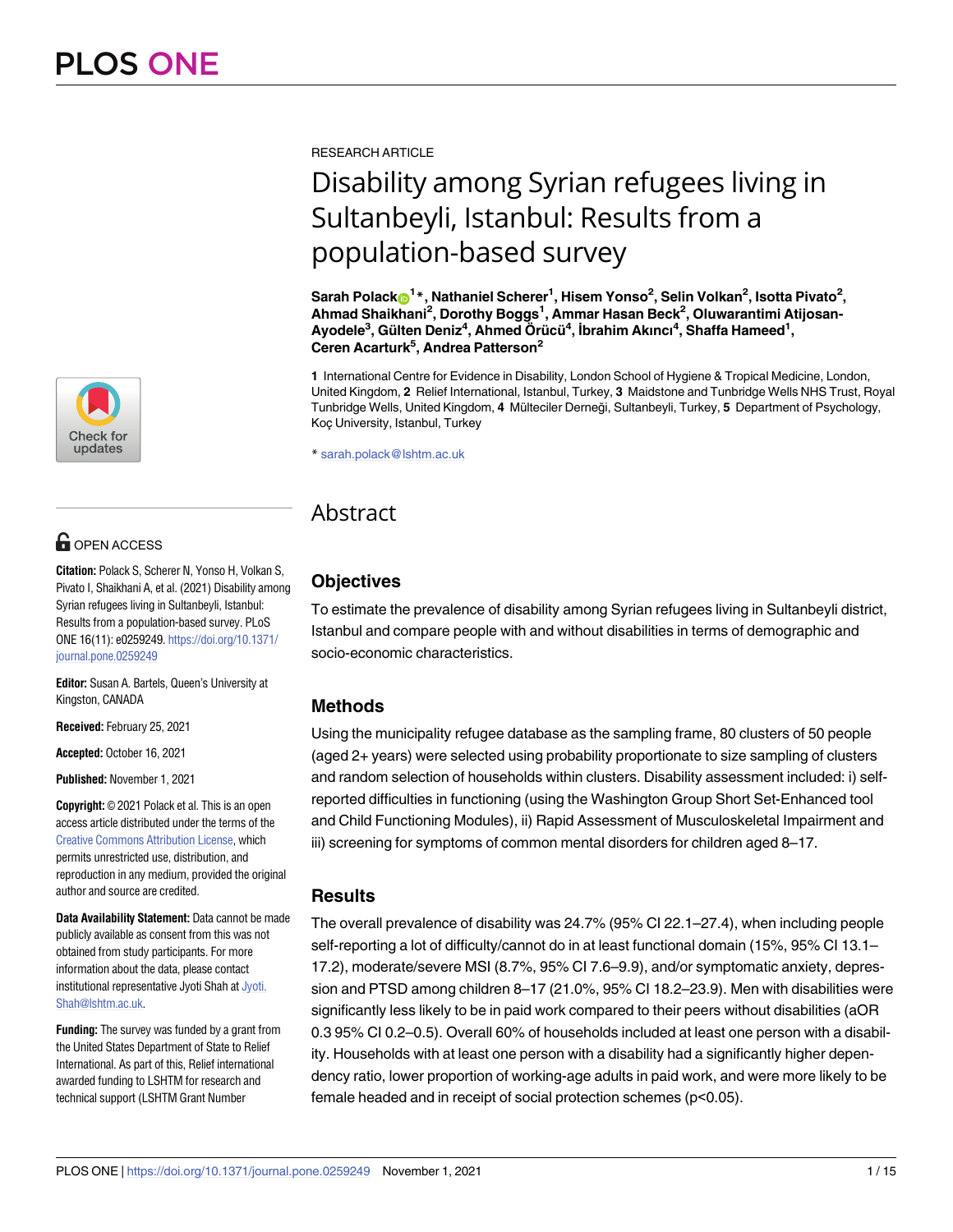<span id="page-1-0"></span>ITCRZQ94). The opinions, findings and conclusions stated herein are those of the author [s] and do not necessarily reflect those of the United States Department of State. The MSI tool development, training and analysis was funded by UK Aid through the AT2030 programme led by the Global Disability Innovation Hub, Project number: 300815 470 (previously 201879–108). Neither the United States Department of State nor the Foreign Commonwealth & Development Office had any role in the study design, data collection and analysis, decision to publish or preparation of the manuscript.

**Competing interests:** The authors have declared that no competing interests exist.

### **Conclusion**

Disability is common among Syrian refugees in Sultanbeyli. People with disabilities in this setting experience greater vulnerability to poverty and exclusion from work, highlighting an urgent need for inclusive services, programmes and policies that are developed and implemented in partnership with people with disabilities.

### **Introduction**

People with disabilities include those who have long-term physical, mental, intellectual or sensory impairments which, in interaction with various barriers, may hinder their full and effective participation in society on an equal basis with others [[1](#page-12-0)]. The World Health Organization estimates that 15% of the world's population are living with a disability [[2\]](#page-12-0). However, humanitarian crises, including conflict and displacement, may result in increased prevalence and severity of disability. This may occur directly, for example through war-related injuries or psychological trauma  $[3-5]$ . Further, the breakdown or loss of infrastructure, health systems, social networks, adapted environments and assistive technology, all potentially common in situations of conflict and displacement, can also cause and/or exacerbate disability [\[6\]](#page-13-0).

The Charter on the Inclusion of Persons with Disabilities in Humanitarian Action commits that humanitarian action must be inclusive of persons with disabilities [\[7\]](#page-13-0) and the Sustainable Development Goals commitment is to 'leave no-one behind' [\[8](#page-13-0)]. Yet, evidence shows that people with disabilities are disproportionately marginalised and excluded, experience greater vulnerability to poverty [[9](#page-13-0)] and unequal access to protection, services, employment and social protection compared to people without disabilities [\[2\]](#page-12-0). A key barrier to planning and advocacy for disability-inclusive humanitarian response is the lack of reliable data on disability; including prevalence estimates and data disaggregated by disability status identifying inequalities and disparities in inclusion, where they exist [[10](#page-13-0)].

The war in Syria has resulted in the displacement of more than 5 million Syrians. Turkey currently hosts an estimated 64% (3.6 million) of all Syrian refugees and the vast majority (*>*95%) live in urban settings amongst the host population [\[11\]](#page-13-0). An estimated 500,000 Syrian refuges are living in Istanbul [[12](#page-13-0)]. Data on disability among Syrian refugees in Istanbul, or elsewhere in Turkey, are lacking. A limited number of reports present prevalence estimates of 1–5% [[13](#page-13-0), [14](#page-13-0)]. However, the methods used to derive these estimates are unclear and they may include only people officially registered as disabled (e.g. with social protection schemes) which is likely to underestimate the prevalence [[15](#page-13-0)]. In contrast, a recent population survey among Syrian refugees living in Jordan and Lebanon using the Washington Group questions (an internationally recognised method to assess disability  $[16]$ , found that 22.8% had a disability [\[17\]](#page-13-0). The study also found that poorer households were more likely to have children with disabilities and that adults with disabilities were more likely to face barriers to work [[17](#page-13-0)]. Research in Turkey by Crock et al (2015) highlighted that refugees with disabilities, who had previously worked in Syria, faced particular challenges, including stigma, in securing income generating opportunities [\[13\]](#page-13-0).

Reliable population level data on disability among Syrian refugees living in Turkey are needed in order to inform disability inclusive policy-making, programming and advocacy in this setting. The aim of this study was to estimate the prevalence of disability and generate disability disaggregated data for key socio-economic and demographic characteristics among displaced Syrians living among the host community in Sultanbeyli District, Istanbul.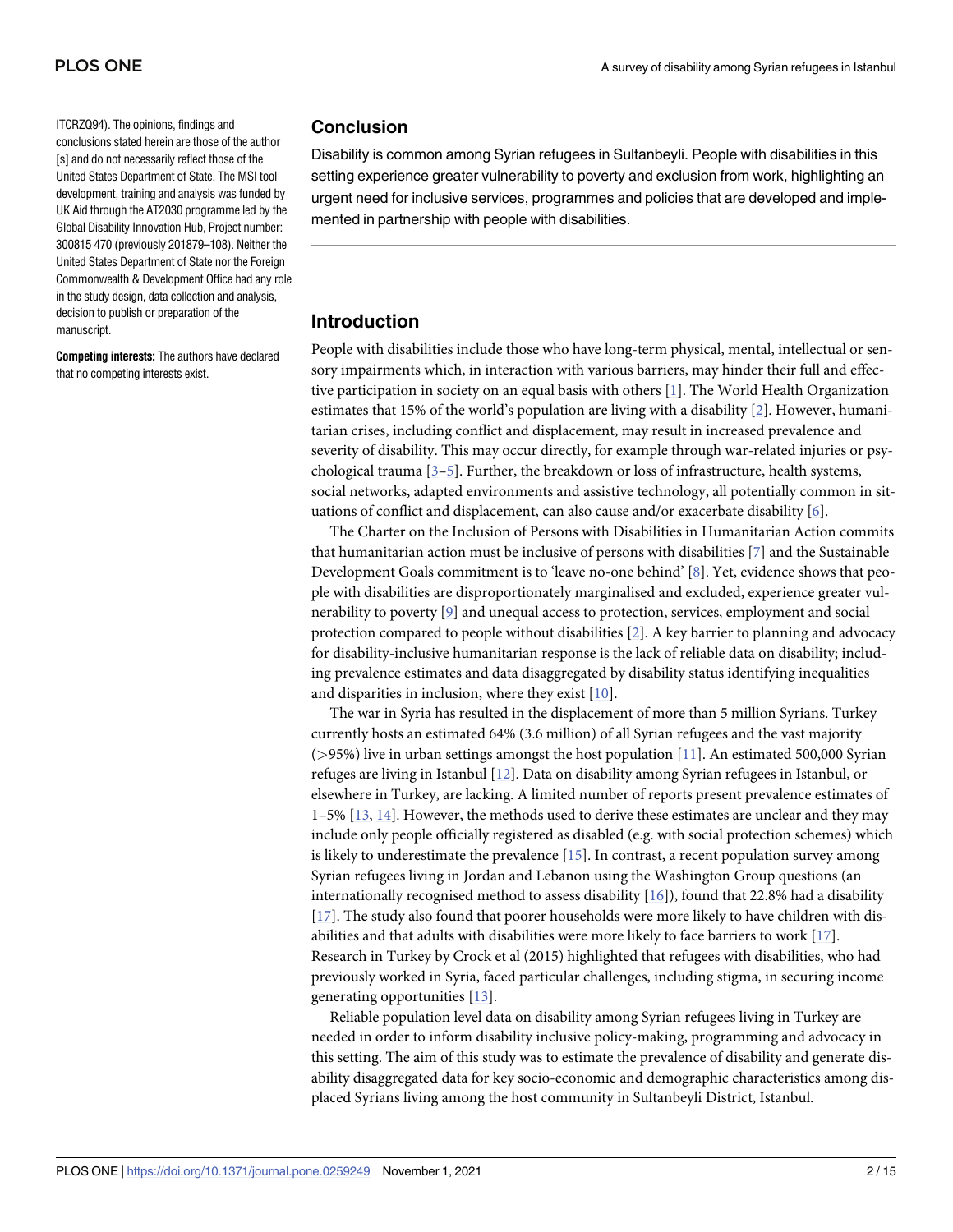### <span id="page-2-0"></span>**Methods**

A population-based survey among Syrian refugees living in Sultanbeyli district was conducted between September-November 2019. Sultanbeyli is a district located on the outskirts of Istanbul on the Anatolian side. At the time of the study approximately 20,000 Syrian refugees lived amongst the host community.

### **Sampling**

A sample size of 4,000 was required based on a conservative estimated all-age disability prevalence of 5%, a precision of 20% around the estimate, 95% confidence, 20% non-response, and a design effect of 1.7 Multi-stage cluster sampling was used to select 80 clusters of 50 people. A cluster was defined as a street within Sultanbeyli. Using the municipality refugee registration database as the sampling frame, we used probability proportionate to size sampling to select 80 streets. Within each cluster, households were randomly selected until at least 50 people were included. When a street did not include 50 people, connecting and adjacent streets were randomly selected until the target number was achieved. If any selected households were found to be no longer living in the district, replacement household(s) within the same cluster were selected.

Participants were contacted in advance by phone where possible and then visited in their households for interview. Eligible participants who were not available after two repeat visits to the household were recorded as non-responders.

### **Disability assessment**

Disability is multifaceted and complex to define and measure [\[15\]](#page-13-0). Direct report (e.g. asking people 'do you have a disability') may under-estimate prevalence, as people may not want to declare a disability (e.g. due to stigma) or do not consider themselves disabled. The International Classification of Functioning, Disability and Health Framework (ICF) is widely used to conceptualise disability [\[18\]](#page-13-0). It includes three components of disability: impairments, activities and participation and highlights that personal *(e*.*g*. *assistive technology*, *education)* and environmental factors *(e*.*g*. *accessible infrastructure*, *policies)* influence the extent to which people with impairments/health conditions experience activity and participation restrictions. Different measurement approaches capture different ICF components. For example, objective clinical assessments determine the presence, severity and type of impairment. This approach provides important information for planning health/rehabilitation services, however it doesn't capture the impact of an impairment on a person's activities/ participation and requires data collectors with clinical knowledge. Another approach is self-reported functioning, for example asking people about their level of difficulties with activities indifferent functional domains. This approach can be administered more quickly and without need for clinical expertise.

In this study, we collected data on self-reported functioning using the Washington Group Short Set Enhanced Set of questions (WG-SS–Enhanced; adults 18+ years) and the Washington Group/UNICEF Child Functioning Module (CFM; children 2–17 years) [\[16\]](#page-13-0). These are internationally recognised tools widely used in surveys, including with refugee populations [\[17\]](#page-13-0), to collect comparable data on disability. They ask participants to self-report on difficulties in basic universal activities in the domains of: seeing, hearing, walking/climbing stairs, selfcare, remembering/concentrating, communication, upper body activities, self-care and affect. The CFM additionally asks about behaviour, playing, making friends, learning and accepting change. Difficulty is rated as either: 'none', 'some', 'a lot' or 'cannot do'. Participants are also asked to report on frequency and severity of depression and anxiety. We did not ask the anxiety and depression questions usually included in the CFM (for children 5–17) because children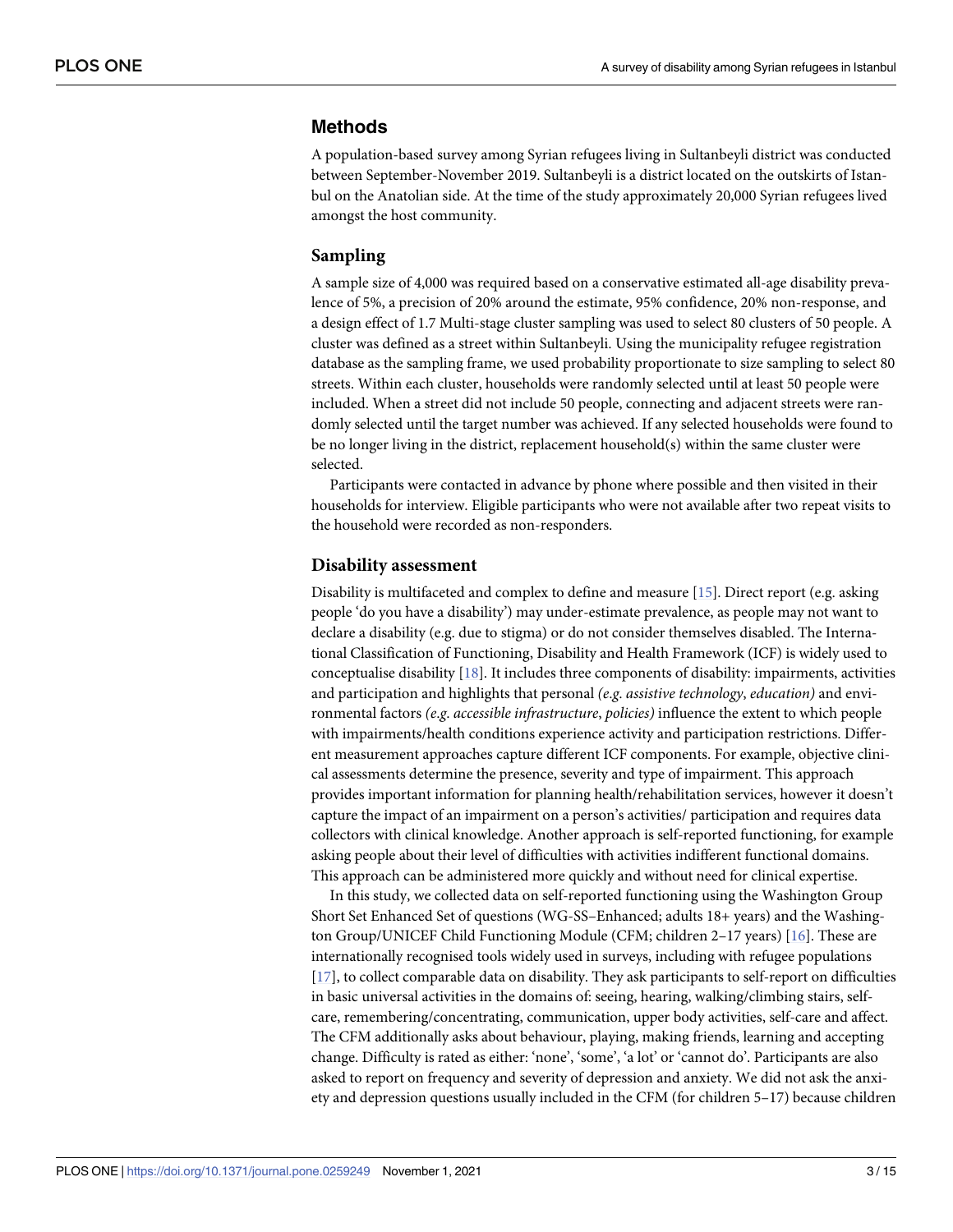<span id="page-3-0"></span>underwent more in-depth mental health assessment, as described below. Children *<*2 years were not included because of the lack of reliable tools to assess disability in this age group.

Based on specific need for data to inform local physical rehabilitation and mental health programmes, we also conducted more in-depth screening of common mental disorders (CMD) among children/adolescents and clinical assessment of musculoskeletal impairment (MSI).

For children aged 8–17 years, symptoms of three CMDs (anxiety, depression and post-traumatic stress disorder) were assessed using screening tools that had been previously validated for refugee populations [\[19–21](#page-13-0)]. For post-traumatic stress disorder (PTSD) we used the 8-item Child Revised Impact of Event Scale (CRIES). For depression we used an abbreviated 10-item version of the Center for Epidemiologic Studies Depression Scale (CES-DC) and for anxiety, an abbreviated 18-item version of the Screen for Child Anxiety Related Disorders (SCARED). These abbreviated versions have been validated for use with Syrian refugee children in Lebanon [[22](#page-13-0)]. These assessments were restricted to children only, to complement a recent study on CMD among adult Syrians living in the same district [\[23\]](#page-13-0). This paper will report on the combined prevalence of symptoms of CMD only; full details of the study methods and findings are published separately [\[24\]](#page-13-0).

For MSI assessment, we used the validated Rapid Assessment of Musculoskeletal Impairment tool (RAM) for participants aged 2+ years [\[25\]](#page-13-0). This included six screening questions about difficulty and pain using the limbs or body, use of assistive products and experiences of convulsions, collected as part of the household survey. Participants who screened positive were visited at their home the next day (or later date as required by participant) by a trained physiotherapist for a standardised assessment including physical examination and observation of activities to determine presence, severity and diagnosis of MSI [[25](#page-13-0)]. This paper will report on prevalence of moderate/severe MSI only; full details of the RAM methods and findings will be published separately.

For the purposes of this study, aligning with previous research [\[15\]](#page-13-0), disability was defined as:

- participants self-reporting significant functional limitations: including "a lot of difficulty" or "cannot do" in any Washington Group functional domain (all ages) and/or daily experiences of depression and/or anxiety, with severity described as "a lot" (adults aged  $18+$ ) [ $16$ ].
- participants identified as having a moderate/severe MSI (all ages)
- children (aged 8–17) scoring at or above validated cut-off scores for symptomatic anxiety (cut-off score of 12), depression (cut-off score of 10) and PTSD (cut-off score 17) [\[24\]](#page-13-0).

### **Other variables**

Socio-demographic and economic data were also collected including age, sex, education, marital status, employment, income, household indicators of relative wealth (e.g. asset ownership, heating source, building type), sex of household head (self-declared) and whether household is in receipt of social protection schemes (including Emergency Social Safety Net cash transfer scheme, food aid and socio-economic support).

### **Data collection**

Data collection was undertaken by 17 enumerators who underwent 10 days of training and three physiotherapists who underwent five days training to conduct the MSI assessment.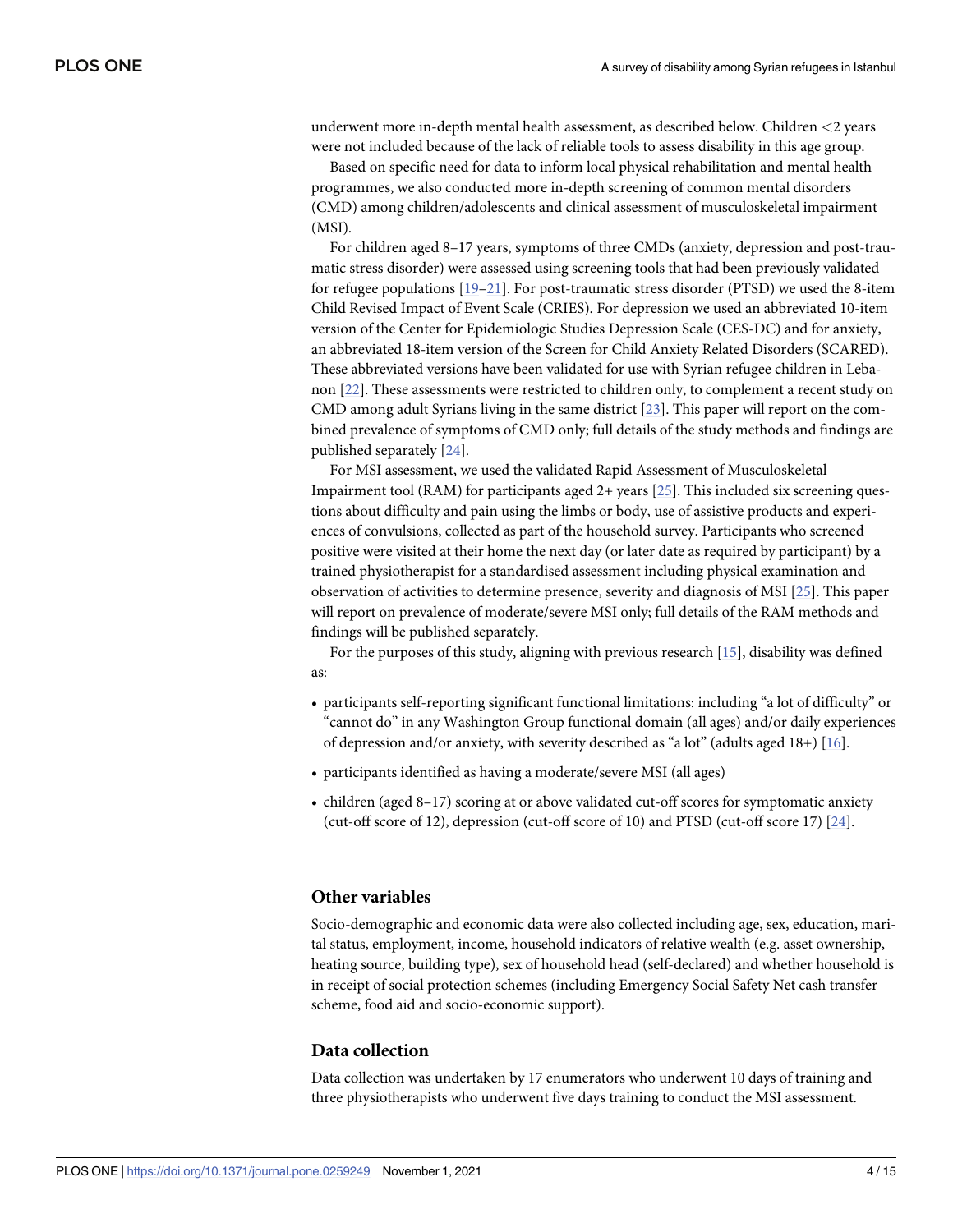<span id="page-4-0"></span>Participants aged 10 years and above were interviewed directly. For children aged under 10 years and any participant unable to communicate independently, a primary caregiver was interviewed as a proxy. The exception was the mental health screening for which all children were interviewed directly.

Data collection tools were translated into Arabic using forward and backward translation procedures and were pilot tested with members of the target population. Data were collected on android tablets using Open Data Kit software and were encrypted and uploaded to a secure cloud-based server daily.

### **Data analysis**

Data analysis was completed using STATA software. Disability prevalence estimates were calculated using the 'svv' command in STATA to account for the cluster sampling. Logistic regression analysis was used to compare individual and household demographic and socioeconomic characteristics between people with and without disabilities. The comparison of individual level characteristics (e.g. work, education, marital status) by disability status were stratified by sex because of differences evidenced in other studies among Syrian populations. Socio-economic characteristics of households with and without member(s) with disabilities were also compared. A household dependency was calculated as the ration of dependents (*<*15 years and *>* 65 years) to work age adults living in the household. Principal components analysis was used to derive a socio-economic position (SEP) index from household level indicators such as asset ownership, building type and source of heating.

### **Ethical considerations**

Ethical approval was obtained from Istanbul Sehir University, Republic of Turkey Ministry of Interior: Directorate General of Migration Management and the London School of Hygiene & Tropical Medicine. Informed written consent was sought from participants aged 18 years and above. For participants under 18 years we sought verbal assent as well as written consent from their caregiver. Participants identified as having health service needs, including rehabilitation and mental health services, were referred to relevant local services. Participants identified as having a disability were provided with verbal and written information about the services available at a refugee association (Mülteciler Derneği) based in Sultanbeyli and advised to visit to discuss their needs. Services provided by Mülteciler Derneği include mental health and psychosocial support, physical rehabilitation, primary health care, legal advice and vocational training as well as referral to other health services. People identified through the survey to have urgent mental health, physical rehabilitation or safeguarding needs were referred to the specific relevant services at Mülteciler Derneği and assigned a caseworker.

### **Results**

### **Study population**

In total, 4018 people were enumerated out of which 3084 were included in the survey (response rate 77%), 613 (165%) were unavailable and 321 (8%) refused to participate. Compared to those who took part in the survey, non-participants were, on average, significantly older (21.8 years, 95%CI 21.3–22.4 versus 25.4 years, 95%CI 24.4–26.4, p*<*0.001) and more likely to be male (47% vs 65%, p*<*0.001). Overall, however, the sample age and sex distribution was broadly comparable to the registration database used as the sampling frame ([Table](#page-5-0) 1).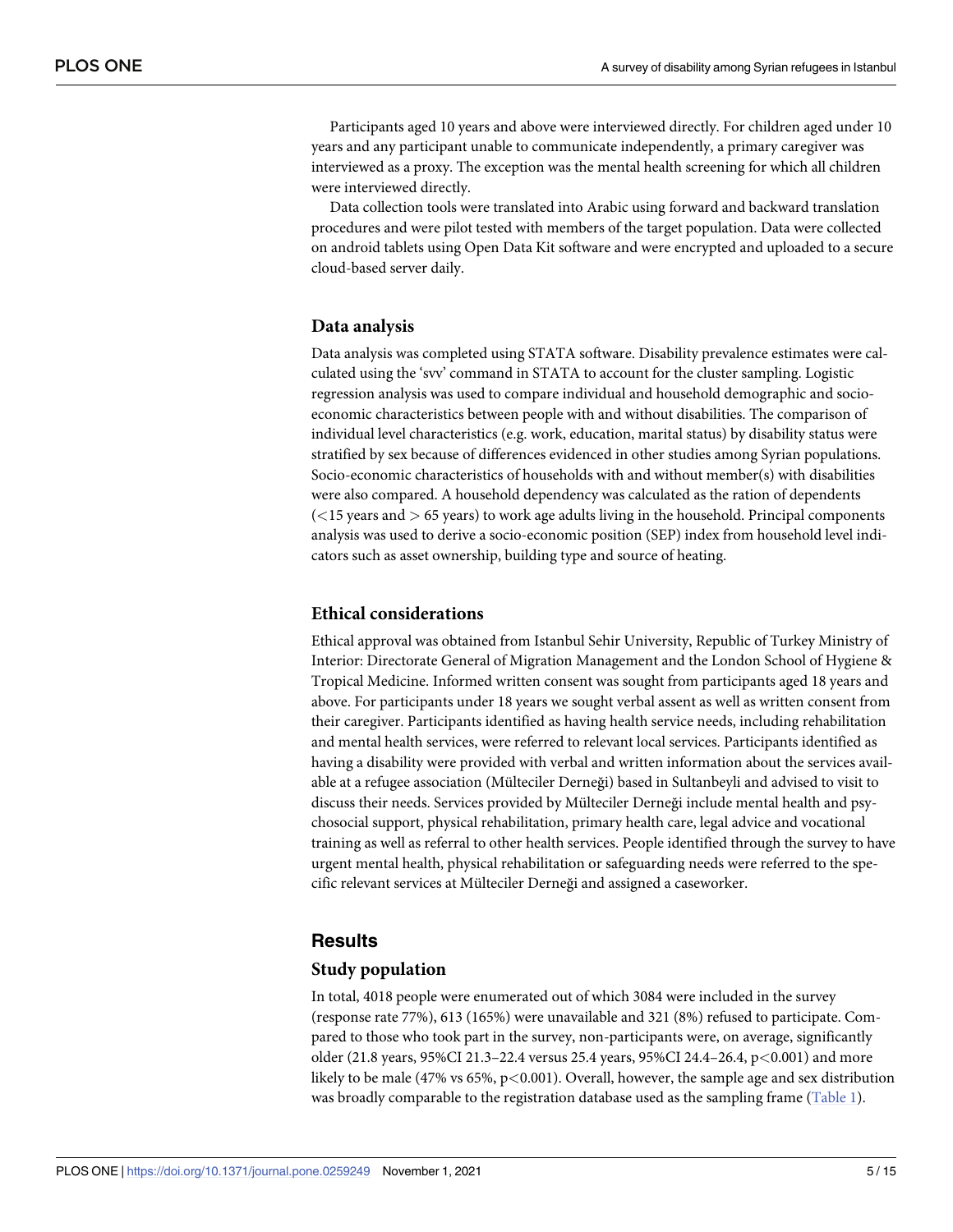|             | Total                        |      |              |      |                              | Males |      |              | <b>Females</b>               |               |              |      |  |
|-------------|------------------------------|------|--------------|------|------------------------------|-------|------|--------------|------------------------------|---------------|--------------|------|--|
|             | <b>Registration database</b> |      | Study sample |      | <b>Registration database</b> |       |      | Study sample | <b>Registration database</b> |               | Study sample |      |  |
| Age (years) | N                            | $\%$ | N            | %    | N                            | $\%$  | N    | $\%$         | N                            | $\frac{0}{0}$ | N            | $\%$ |  |
| $2 - 9$     | 4,793                        | 26%  | 875          | 28%  | 2,497                        | 26%   | 442  | 31%          | 2,296                        | 26%           | 433          | 26%  |  |
| $10 - 19$   | 4,440                        | 24%  | 773          | 25%  | 2,316                        | 24%   | 372  | 26%          | 2,124                        | 24%           | 401          | 24%  |  |
| $20 - 29$   | 3,558                        | 19%  | 507          | 16%  | 1,735                        | 18%   | 198  | 14%          | 1,823                        | 20%           | 309          | 19%  |  |
| $30 - 39$   | 2,844                        | 15%  | 446          | 14%  | 1,574                        | 16%   | 207  | 14%          | 1,270                        | 14%           | 239          | 15%  |  |
| $40 - 49$   | 1,545                        | 8%   | 239          | 8%   | 795                          | 8%    | 107  | 7%           | 750                          | 8%            | 132          | 8%   |  |
| $50 - 59$   | 935                          | 5%   | 161          | 5%   | 484                          | 5%    | 78   | 5%           | 451                          | 5%            | 83           | 5%   |  |
| $60+$       | 547                          | 3%   | 81           | 3%   | 267                          | 3%    | 38   | 3%           | 280                          | 3%            | 43           | 3%   |  |
| Total       | 18,662                       | 100% | 3084         | 100% | 9,668                        | 48%   | 1443 | 47%          | 8,994                        | 52%           | 1640         | 53%  |  |

#### <span id="page-5-0"></span>**[Table](#page-4-0) 1. Comparison of the age and sex distribution of the study sample and sampling frame.**

<https://doi.org/10.1371/journal.pone.0259249.t001>

Half the study population were under 17 years and only 3% were above 60 years and 53% of the study population were female (Table 1). The average number of years since leaving Syria was 4.1 (95% CI 4.0–4.2).

### **Prevalence of disability**

[Table](#page-6-0) 2 shows the prevalence estimates for disability overall and separately by self-reported functional limitations, MSI and CMD (among children). The overall prevalence of disability according to the study definition, (reporting a lot of difficulty/cannot do in any WG-SS Enhanced/CFM domain, moderate/severe MSI, and/or symptomatic anxiety, depression and PTSD among children 8–17) was estimated to be 24.7% (95% CI 22.1–27.4). Prevalence increased significantly with age and was 50.8% (95% CI 44.7–56.8) among adults aged 50 years and above.

The high overall disability prevalence among children was driven particularly by the high prevalence of symptomatic CMDs (21.0%, 95% CI 18.2–23.9). These were assessed through separate screening tools, which were not used for adults. If these CMD data are not included, the prevalence of disability among children (based on the WG/CFM and MSI assessment only) was 10.2% (95% CI 8.4–12.4) and the overall all-age estimate was 19.4% (95% CI 17.2– 21.6).

### **Self-reported functional limitations**

The overall estimated prevalence of self-reported functional limitations (a lot of difficulty/cannot do in at least one WG-SS Enhanced/CFM domain) was 15.0% (95% CI 13.1–17.2) [\(Table](#page-6-0) 2); among children/adolescents (2–17 years) this was 8.2% (95% CI 6.5–10.2) and among adults (18+ years) this was 21.8% (95% CI 18.8–25.0) [\(Table](#page-6-0) 2). The most commonly reported functional limitations among children/adolescents were behaviour (3.0%), making friends (2.5%) and walking (2.1%). Amongst adults (18+) difficulties were most commonly reported in the domains of anxiety (10.6%), walking/climbing (9.2%) and depression (6.3%) [\(Fig](#page-6-0) 1).

### **Comparison of people with and without disabilities**

Overall, adults with disabilities were significantly less likely to be in paid work (Odds Ratio, OR 0.6, 95% CI 0.4–0.8) [\(Table](#page-7-0) 3). Upon stratification by sex however, this trend was only evident among men; 39% of men with disabilities were in paid work compared to 71% among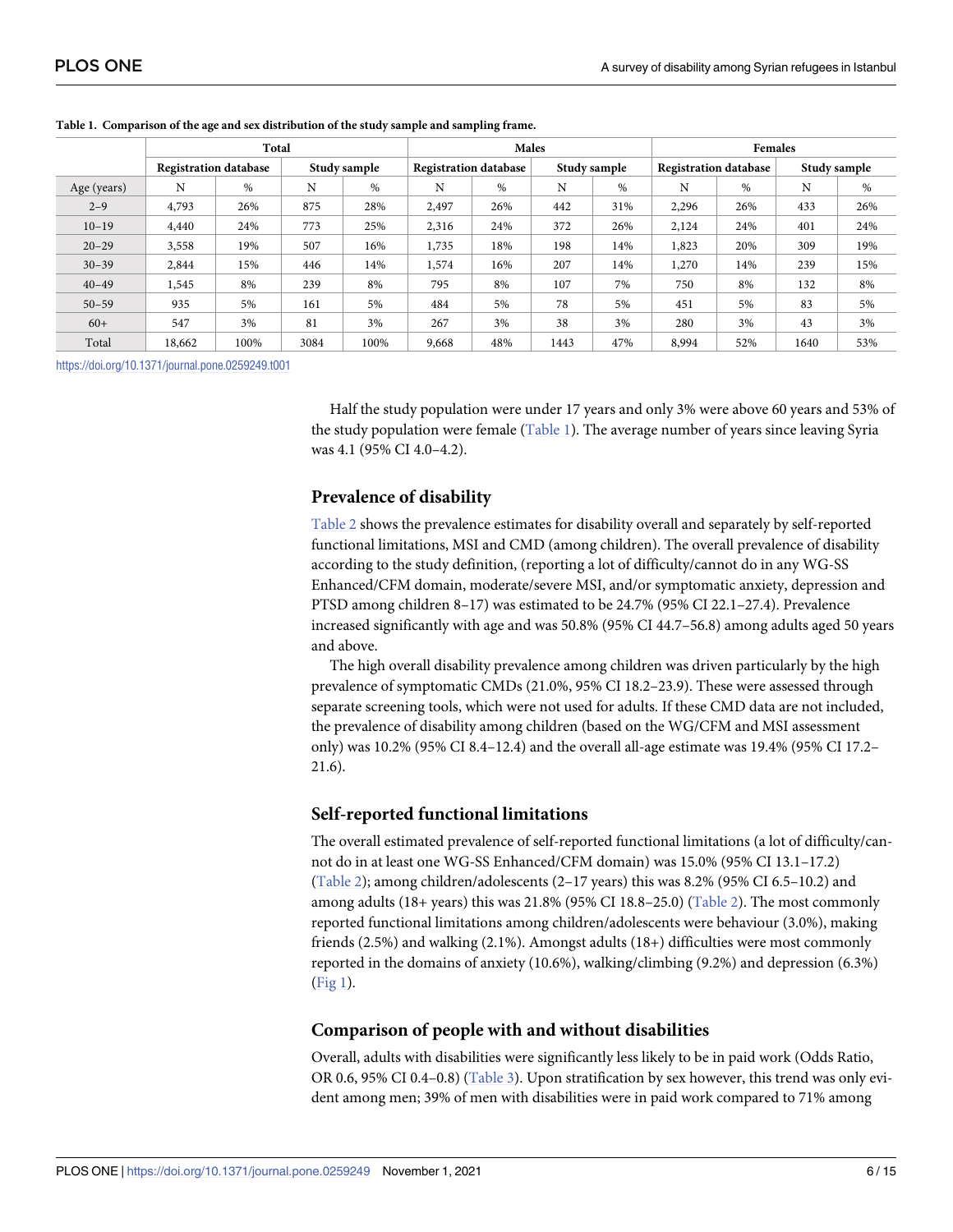|                                                       |             | $2-17$ years           |     | $18-49$ years        |     | $50+years$          | All ages |                      |  |
|-------------------------------------------------------|-------------|------------------------|-----|----------------------|-----|---------------------|----------|----------------------|--|
|                                                       | $\mathbf N$ | $% (95\% CI)$          | N   | % (95% CI)           | N   | % (95% CI)          | N        | $% (95\% CI)$        |  |
| Self-reported functional limitation <sup>a</sup>      |             |                        |     |                      |     |                     |          |                      |  |
| Male ( $n = 1437$ )                                   | 59          | $7.7\%$ (5.8-10.2)     | 92  | $16.4\%$ (12.9-20.7) | 39  | 33.9% (25.3-43.6)   | 190      | $13.2\%$ (11.1-15.6) |  |
| Female ( $n = 1639$ )                                 | 66          | $8.6\%$ (6.4-11.4)     | 150 | 20.1% (16.4-24.3)    | 56  | 44.4% (36.5–52.6)   | 272      | $16.6\%$ (14.2-19.4) |  |
| All $(n = 3077)^{b}$                                  | 125         | $8.2\%$ (6.5-10.2)     | 242 | 18.5% (15.4-22.1)    | 95  | 39.4% (33.4-46.2)   | 462      | $15.0\%$ (13.1-17.2) |  |
| Moderate/severe Musculoskeletal Impairment            |             |                        |     |                      |     |                     |          |                      |  |
| Male ( $n = 1410$ )                                   | 17          | $2.2(1.3-3.8)$         | 81  | $14.9(11.8-18.3)$    | 30  | $26.5(19.2 - 35.4)$ | 128      | $9.1(8.9-9.2)$       |  |
| Female $(n = 1611)$                                   | 32          | $4.2\%$ (2.9–6.0)      | 59  | $8.1\%$ (6.1-10.9)   | 43  | 34.9% (27.1-43.7)   | 134      | $8.3\%$ (6.7-10.2)   |  |
| All $(n = 3022)$                                      | 49          | $3.2\%$ $(2.4-4.3)$    | 140 | $11.5\%$ (9.3-13.1)  | 73  | 30.9% (25.4-37.0)   | 262      | $8.7\%$ (7.6-9.9)    |  |
| Symptomatic anxiety/anxiety/PTSD (children 8-17 only) |             |                        |     |                      |     |                     |          |                      |  |
| Male ( $n = 412$ )                                    | 107         | $19.1\% (15.1 - 24.0)$ |     |                      |     |                     |          |                      |  |
| Female $(n = 439)$                                    | 147         | 28.0% (22.9-33.7)      |     |                      |     |                     |          |                      |  |
| All $(n = 852)$                                       | 202         | 23.7% (19.9-27.2)      |     |                      |     |                     |          |                      |  |
| All disability <sup>c</sup>                           |             |                        |     |                      |     |                     |          |                      |  |
| Male ( $n = 1442$ )                                   | 139         | $18.2\%$ (15.1-21.8)   | 136 | 24.2% (20.1-28.7)    | 52  | 44.8% (35.9-54.1)   | 327      | 22.7% (20.0-25.6)    |  |
| Female $(n = 1640)$                                   | 182         | 23.7% (20.4-27.4)      | 181 | 24.2% (20.1-28.8)    | 71  | 56.3% (49.2-63.2)   | 434      | 26.5% (23.3-29.9)    |  |
| All $(n = 3084)$                                      | 321         | 21.0% (18.2-23.9)      | 317 | 24.2% (20.7-27.9)    | 123 | 50.8% (44.7-56.8)   | 761      | 24.7% (22.1-27.4)    |  |

#### <span id="page-6-0"></span>**[Table](#page-5-0) 2. Prevalence of disability among Syrian refugees living in Sultanbeyli, Istanbul.**

a Reporting a lot of difficulty/cannot do in any functional domain of the WGES/CFM and/or daily experiences of depression and/or anxiety, with severity described as "a lot";

<sup>b</sup>Data were missing for 7 people

c Defined in this study as reporting a lot of difficulty/cannot do in any WGES/CFM functional domain, moderate/severe MSI, and/or symptomatic anxiety, depression and PTSD among children 8–17; One participant did not report their gender.

<https://doi.org/10.1371/journal.pone.0259249.t002>



**[Fig](#page-5-0) 1. Proportion of participants reporting a lot of difficulty or cannot do by functional domain.**

<https://doi.org/10.1371/journal.pone.0259249.g001>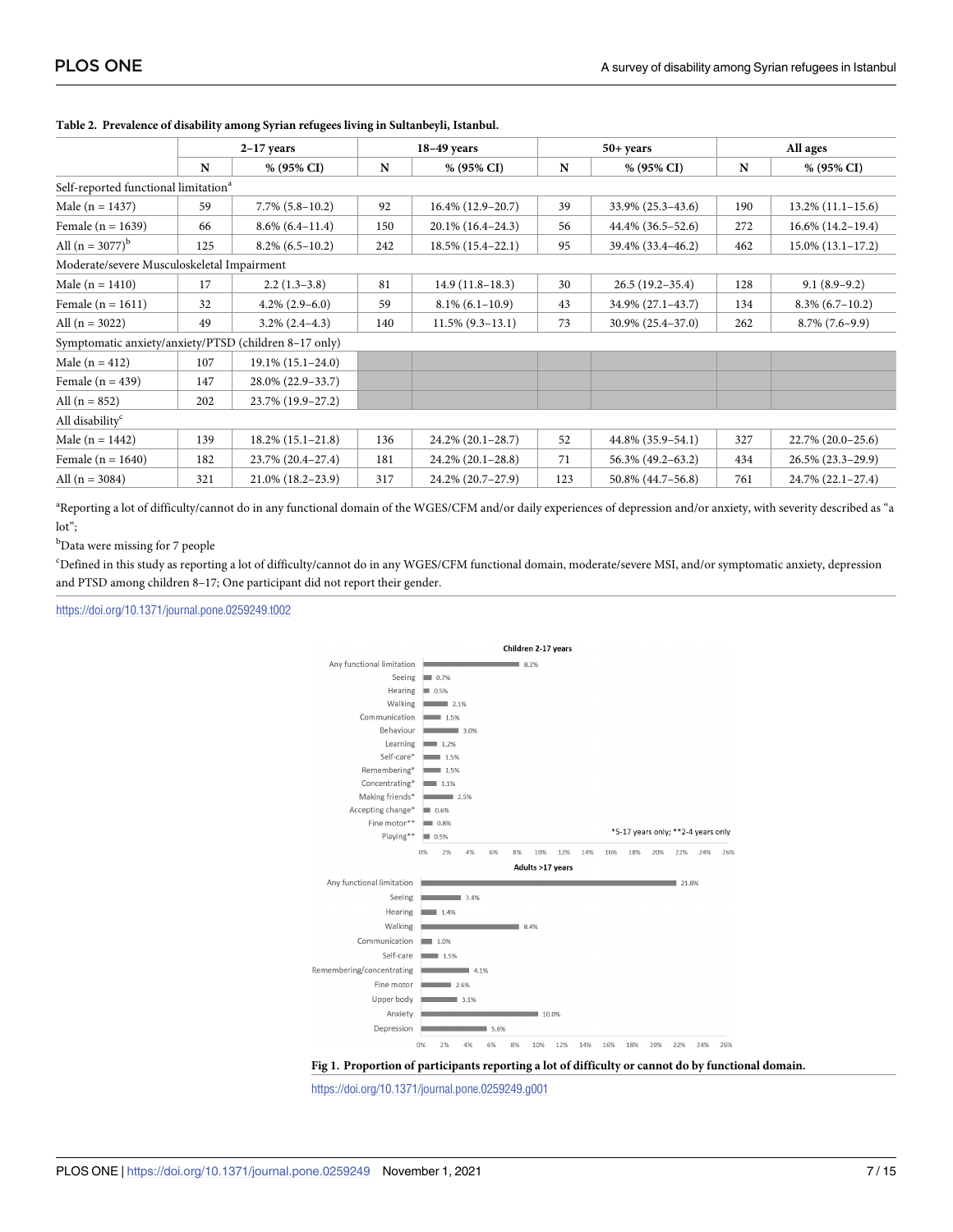|                                | All participants:                          |       |                                      |     |                                              | Men only                                |     |                                   |     |                                      | Women only                                |     |                                        |     |                                      |
|--------------------------------|--------------------------------------------|-------|--------------------------------------|-----|----------------------------------------------|-----------------------------------------|-----|-----------------------------------|-----|--------------------------------------|-------------------------------------------|-----|----------------------------------------|-----|--------------------------------------|
|                                | People<br>without<br>disabilities<br>$N =$ |       | People with<br>disabilities<br>$N =$ |     | Age and sex adjusted<br>Odds Ratios (95% CI) | Men<br>without<br>disabilities<br>$N =$ |     | Men with<br>disabilities<br>$N =$ |     | Age adjusted<br>Odds Ratios (95% CI) | Women<br>without<br>disabilities<br>$N =$ |     | Women<br>with<br>disabilities<br>$N =$ |     | Age adjusted<br>Odds Ratios (95% CI) |
|                                |                                            |       |                                      |     |                                              |                                         |     |                                   |     |                                      |                                           |     |                                        |     |                                      |
|                                | N                                          | (%)   | N                                    | %   |                                              | N                                       | %   | N                                 | %   |                                      | N                                         | %   | N                                      | %   |                                      |
| Paid work                      |                                            |       |                                      |     |                                              |                                         |     |                                   |     |                                      |                                           |     |                                        |     |                                      |
| Not currently in paid work     | 734                                        | 66%   | 350                                  | 81% | Reference                                    | 143                                     | 29% | 111                               | 61% | Reference                            | 591                                       | 95% | 239                                    | 95% | Reference                            |
| Currently in paid work         | 375                                        | (34%) | 84                                   | 19% | $0.6(0.4-0.8)^{a}$                           | 347                                     | 71% | 72                                | 39% | $0.3(0.2-0.5)^{a}$                   | 28                                        | 5%  | 12                                     | 5%  | $1.1(0.6-2.1)$                       |
| <b>Highest education level</b> |                                            |       |                                      |     |                                              |                                         |     |                                   |     |                                      |                                           |     |                                        |     |                                      |
| Never attended                 | 89                                         | 8%    | 59                                   | 14% | $1.1(0.7-1.8)$                               | 34                                      | 7%  | 15                                | 8%  | $1.0(0.5-2.0)$                       | 55                                        | 9%  | 44                                     | 18% | $1.1(0.7-1.9)$                       |
| Primary                        | 495                                        | 45%   | 200                                  | 46% | Reference                                    | 224                                     | 46% | 81                                | 44% | Reference                            | 271                                       | 44% | 119                                    | 47% | Reference                            |
| Middle/Secondary               | 453                                        | 41%   | 152                                  | 35% | $0.9(0.7-1.2)$                               | 194                                     | 40% | 78                                | 42% | $1.2(0.8-1.7)$                       | 259                                       | 42% | 74                                     | 29% | $0.8(0.6-1.1)$                       |
| Post-Secondary                 | 72                                         | 7%    | 24                                   | 3%  | $0.9(0.5-1.5)$                               | 38                                      | 8%  | 10                                | 5%  | $0.7(0.3-1.7)$                       | 34                                        | 5%  | 14                                     | 6%  | $1.1(0.6-2.3)$                       |
| <b>Marital status</b>          |                                            |       |                                      |     |                                              |                                         |     |                                   |     |                                      |                                           |     |                                        |     |                                      |
| Married/living together        | 912                                        | 82%   | 340                                  | 78% | Reference                                    | 387                                     | 79% | 153                               | 84% | Reference                            | 525                                       | 85% | 187                                    | 75% | Reference                            |
| Divorced/separated             | 21                                         | 2%    | 17                                   | 4%  | $2.0(1.0-4.2)$                               | $\overline{2}$                          | 0%  | $\Omega$                          | 0%  | N/A                                  | 19                                        | 3%  | 17                                     | 7%  | $2.1(1.0-4.5)$                       |
| Widowed                        | 41                                         | 4%    | 38                                   | 9%  | $1.2(0.8-2.1)$                               | 2                                       | 0%  | 3                                 | 2%  | N/A                                  | 39                                        | 6%  | 35                                     | 14% | $1.2(0.7-2.0)$                       |
| Single                         | 135                                        | 12%   | 39                                   | 9%  | $1.5(1.0-2.4)$                               | 99                                      | 20% | 27                                | 15% | $1.7(0.8-3.4)$                       | 36                                        | 6%  | 12                                     | 5%  | $1.3(0.6-2.9)$                       |

#### <span id="page-7-0"></span>[Table](#page-5-0) 3. Individual level characteristics (education, marital status and work) among adults (>17 years) with and without disability disaggregated by sex.

<sup>a</sup> P*<*0.05.

<https://doi.org/10.1371/journal.pone.0259249.t003>

their peers without disabilities (OR 0.3, 95% CI 0.2–0.5). Among women, only 5% of people with and without disabilities were in paid work.

Adults with disabilities were more likely than peers without disabilities to be divorced/separated, although this difference was only of borderline significance (OR 2.0, 95% CI 1.0–4.2). This trend was only evident among women (OR 2.1, 95% CI 1.0–4.5), and marital status did not differ between men with and without disabilities. No association was observed between disability status and the highest level of education received among men or women. We also assessed the association between paid work and level education (adjusted for disability, age and sex) and did not find a statistically significant association (data not shown).

In terms of household level variables ([Table](#page-8-0) 4), people with disabilities were more likely to live in households that were in receipt of socio-economic support (OR 2.3, 95% CI 1.4–3.7) and food aid (OR 1.5, 95% CI 1.2–1.9). No association was observed with household socio-economic position, accommodation type or monthly rent.

### **Comparison of households with/without a member with a disability**

In total 413 (60%) households included at least one person with a disability. Households with at least one member with a disability had, on average, significantly more household members, a higher number of total dependents and a higher dependency ratio, compared to households without members with disability (p<0.01) [\(Table](#page-9-0) 5). They also had a lower number of adults (of working age) currently in paid work. A higher proportion of households including a person with a disability member were female-headed compared to those without ( $p = 0.02$ ). In terms of social protection, households including at least one person with a disability were significantly more likely to be in receipt of Emergency Social Safety Net cash transfer, socio-economic support schemes and food aid (p*<*0.01).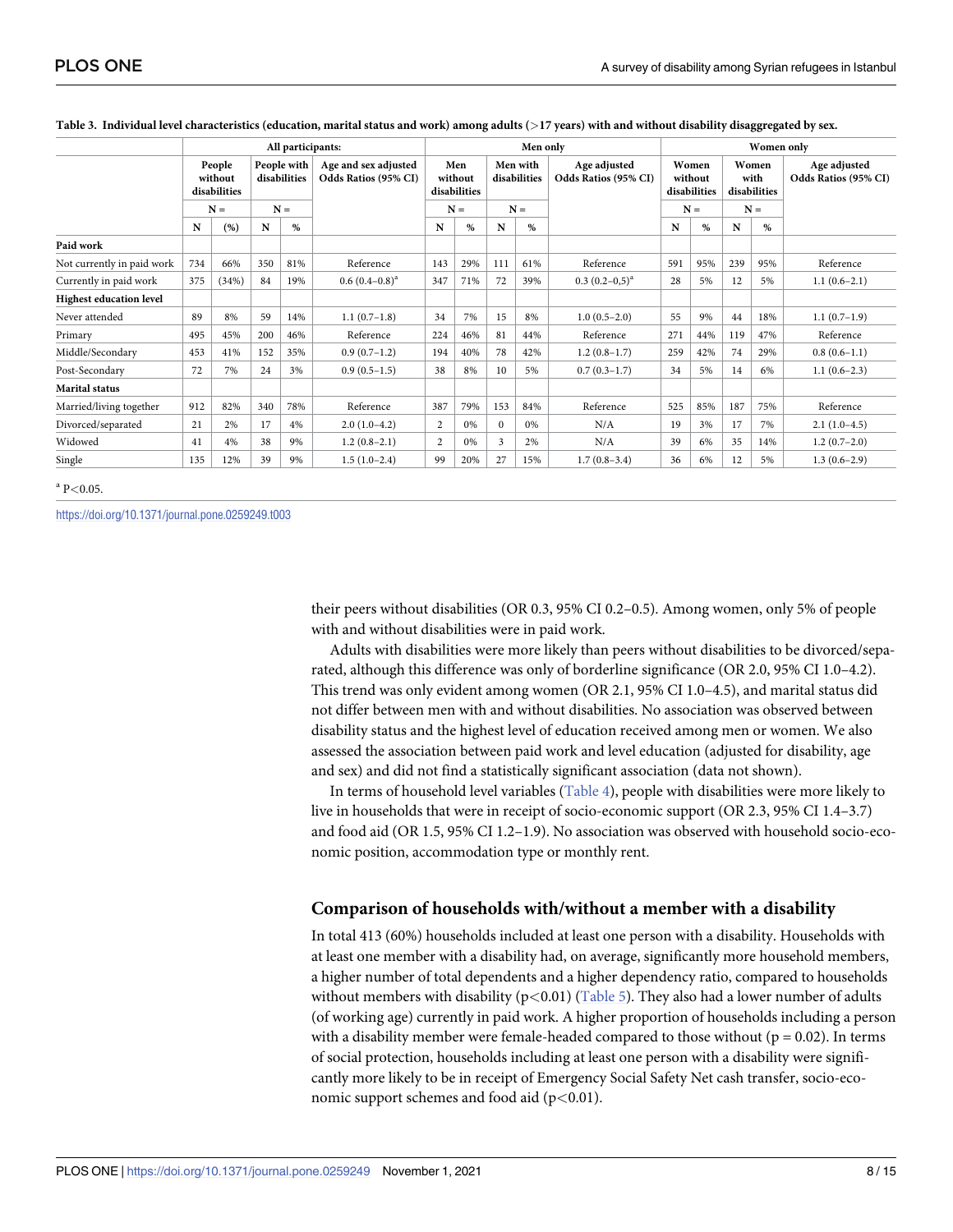|                                    |      | People without disabilities<br>$(n = 2323)$ |     | People with disabilities<br>$(n = 761)$ | Age and sex adjusted Odds Ratios (95% CI) |  |  |
|------------------------------------|------|---------------------------------------------|-----|-----------------------------------------|-------------------------------------------|--|--|
|                                    | N    | $\%$                                        | N   | %                                       |                                           |  |  |
| Socio-economic position            |      |                                             |     |                                         |                                           |  |  |
| 1 <sup>st</sup> quartile (poorest) | 625  | 27%                                         | 197 | 26%                                     | Reference                                 |  |  |
| $2^{\mathrm{nd}}$                  | 603  | 26%                                         | 192 | 26%                                     | $0.9(0.7-1.3)$                            |  |  |
| $3^{\text{rd}}$                    | 563  | 24%                                         | 200 | 27%                                     | $1.1(0.8-1.4)$                            |  |  |
| 4 <sup>th</sup> (least poor)       | 524  | 23%                                         | 161 | 21%                                     | $0.9(0.8-1.3)$                            |  |  |
| <b>Accommodation type</b>          |      |                                             |     |                                         |                                           |  |  |
| Flat/apartment                     | 1837 | 79%                                         | 618 | 82%                                     | Reference                                 |  |  |
| House                              | 400  | 17%                                         | 111 | 15%                                     | $0.9(0.7-1.1)$                            |  |  |
| Basement                           | 62   | 3%                                          | 18  | 2%                                      | $1.0(0.5-2.2)$                            |  |  |
| Store/warehouse                    | 16   | $1\%$                                       | 5   | $1\%$                                   | $0.7(0.3-1.9)$                            |  |  |
| Rent (lira/month)                  |      |                                             |     |                                         |                                           |  |  |
| $0 - 400$                          | 85   | 4%                                          | 27  | 4%                                      | Reference                                 |  |  |
| $401 - 800$                        | 2003 | 87%                                         | 649 | 86%                                     | $1.2(0.7-2.1)$                            |  |  |
| > 800                              | 227  | 10%                                         | 76  | 10%                                     | $1.1(0.6-2.3)$                            |  |  |
| Social support schemes             |      |                                             |     |                                         |                                           |  |  |
| Receiving ESSN cash assistance     | 1425 | 62%                                         | 460 | 61%                                     | $1.0(0.8-1.3)$                            |  |  |
| Receiving Socio-economic support   | 79   | 3%                                          | 56  | 7%                                      | $2.3(1.4-3.7)^{c}$                        |  |  |
| Receiving Food aid                 | 634  | 27%                                         | 289 | 38%                                     | 1.5 $(1.2-1.9)$ <sup>c</sup>              |  |  |

#### <span id="page-8-0"></span>**[Table](#page-7-0) 4. Household level factors among people with and without disabilities.**

Data were missing for 7 people with disabilities and 6 people without disabilities; **bESSN: Emergency Social Safety Net cash transfer scheme** 

c p*<*0.05.

<https://doi.org/10.1371/journal.pone.0259249.t004>

### **Discussion**

Disability was common among Syrian refugees living in Sultanbeyli district at 24.7%; including people self-reporting severe functional limitations (15%), identified as having a moderate/ severe MSI (8.6%) and/or symptomatic CMDs among children (21%). Prevalence increased significantly with age. Men with disabilities were less likely to be in paid work. Households with members with at least one disabled person were on average larger, had a higher dependency ratio and were more likely to have a female head of household. They were also more likely to be in receipt of social protection support/schemes.

The high prevalence of disability in our study aligns with other recent data from Syrian populations. Surveys in Lebanon and Jordan in 2017 found an average prevalence of 22.9% among Syrian refugees [\[17\]](#page-13-0). These surveys used the WG-SS Enhanced and CFM, as applied in the current study. However, they also included a question on fatigue, and found significant difficulty with fatigue was commonly reported by adults (11%). This may partly explain the higher prevalence when compared to our study's estimated prevalence of self-reported functional limitations (15%). A national survey within Syria in 2019 estimated a disability prevalence of 27% among people aged 12+ years using the WG short set of questions only (which do not include the questions on upper body, anxiety or depression) [[26](#page-13-0)]. The higher prevalence within Syria, despite the lower number of functional domains assessed, may reflect the younger age of our study population (which included children 2–12 years), increased exposure to the conflict, and/or that people with disabilities may be more likely to remain behind.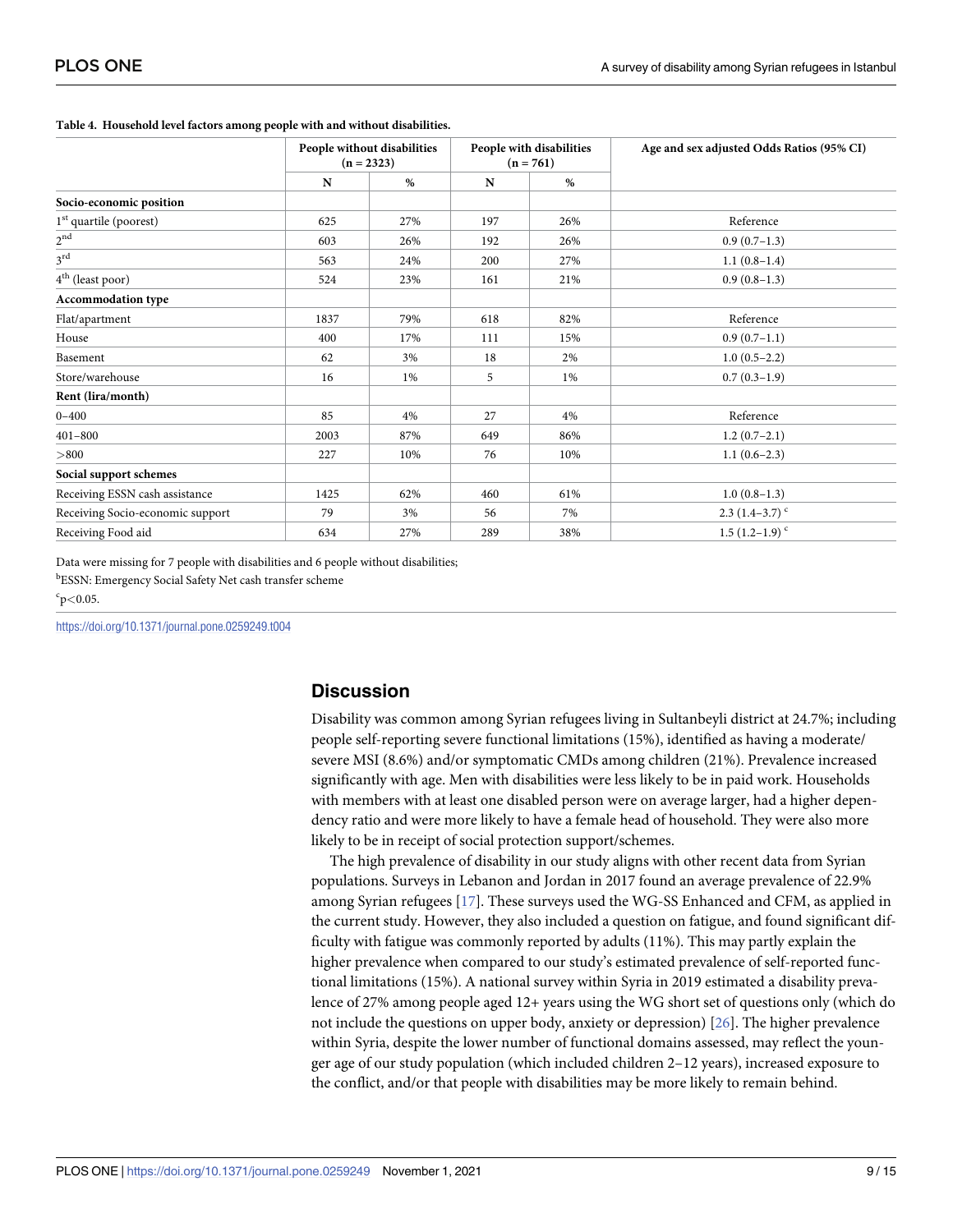|                                             | Households without members with a disability $(n = 274)$ Households with members with a disability $(n = 413)$ |                      |                            |
|---------------------------------------------|----------------------------------------------------------------------------------------------------------------|----------------------|----------------------------|
|                                             | <b>Mean (95% CI)</b>                                                                                           | <b>Mean (95% CI)</b> | p-value <sup>c</sup>       |
| Household size                              | $4.7(4.5-4.9)$                                                                                                 | $5.6(5.4-5.8)$       | < 0.001                    |
| Proportion female                           | 48.8% (46.6-51.0)                                                                                              | 49.9% (48.0-51.8)    | 0.46                       |
| No. dependents                              | $2.0(1.8-2.2)$                                                                                                 | $2.5(2.3-2.6)$       | < 0.001                    |
| Dependency ratio <sup>a</sup>               | $0.9(0.8-1.0)$                                                                                                 | $1.0(0.9-1.1)$       | 0.04                       |
| SES index score                             | $0.01(-0.21-0.23)$                                                                                             | $-0.01(-0.18-0.16)$  | 0.88                       |
| Average household rent                      | 687.3 (610.9-763.6)                                                                                            | 648.3 (633.4-663.2)  | 0.24                       |
| Proportion working among working<br>age     | Median (SD)                                                                                                    | Median (SD)          | $p-$<br>value <sup>d</sup> |
|                                             | 0.4(0.23)                                                                                                      | 0.3(0.26)            | ${<}0.001$                 |
| Female headed household                     | $N(\%)$                                                                                                        | N(%)                 | p-value <sup>e</sup>       |
|                                             | 42 (15%)                                                                                                       | 94 (23%)             | 0.02                       |
| Social protection schemes                   |                                                                                                                |                      |                            |
| Receiving ESSN <sup>b</sup> cash assistance | 118 (43%)                                                                                                      | 242 (59%)            | ${<}0.001$                 |
| Receiving socio-economic support            | 4(2%)                                                                                                          | 26(6%)               | 0.002                      |
| Receiving food aid                          | 57 (21%)                                                                                                       | 150 (36%)            | < 0.001                    |

<span id="page-9-0"></span>**[Table](#page-7-0) 5. Comparison of characteristics of households with and without a member with a disability.**

<sup>a</sup> Dependency ratio: ratio of dependents (*<*15 years and *>*65 years) to working age adults living in the household;

**bESSN: Emergency Social Safety Net cash transfer scheme;** 

<sup>c</sup> p-value from student t-test,

<sup>d</sup> p-value from Mann-Whitney test for skewed data,

<sup>e</sup> p-value using chi2 test; SD: Standard deviation.

<https://doi.org/10.1371/journal.pone.0259249.t005>

For adults, the prevalence estimates for anxiety (10.6%) and depression (6.3%) were similar to those from Jordon and Lebanon (11.4% and 5.9% respectively). Anxiety and depression were among the most commonly reported of the WG functional domains in both studies, highlighting the need for quality Mental Health and Psychosocial Support (MHPSS) for displaced Syrians. However, our estimates are considerably lower than those of a 2018 survey conducted among adult Syrians in Sultanbeyli, which used specific mental health screening tools (Hopkins Symptoms Checklist) for anxiety (36.1%) and depression (34.7%) [\[23\]](#page-13-0). This suggests that the WG questions, using the recommended cut-off, may under-estimate prevalence of symptomatic anxiety and depression. It also raises concerns about the use of the WG-Short Set of questions in crises affected populations, despite their relative brevity and operational feasibility, because of the complete absence of questions on anxiety and depression. Accordingly, the use of the WG-SS Enhanced set is encouraged in a recent initiative promoting disability data collection in humanitarian action [[27](#page-13-0)].

Our estimates for symptoms of common mental disorders among children (discussed in detail in separate publication [\[24\]](#page-13-0)) are not directly comparable to the disability surveys in Jordan and Lebanon because of the different assessment methods. However, they do fall within the range of other studies using similar mental health tools with this population [[5](#page-12-0)].

Overall, these recent disability prevalence estimates for Syrian populations are generally higher than for non-refugee/conflict affected populations in low- and middle-income countries (LMIC), particularly among working age adults. For example, in a national survey in Guatemala, the prevalence of functional limitations (using the same WG tools) was 7.4% [\[28\]](#page-14-0) compared to 15% in this study. The all-age prevalence of moderate/severe MSI in our study was 8.6% (11.5% among adults aged 18–49) compared to 3.5% found in both Cameroon and India (1.5% and 2.9% among adults 18–49 respectively) using the same Rapid Assessment of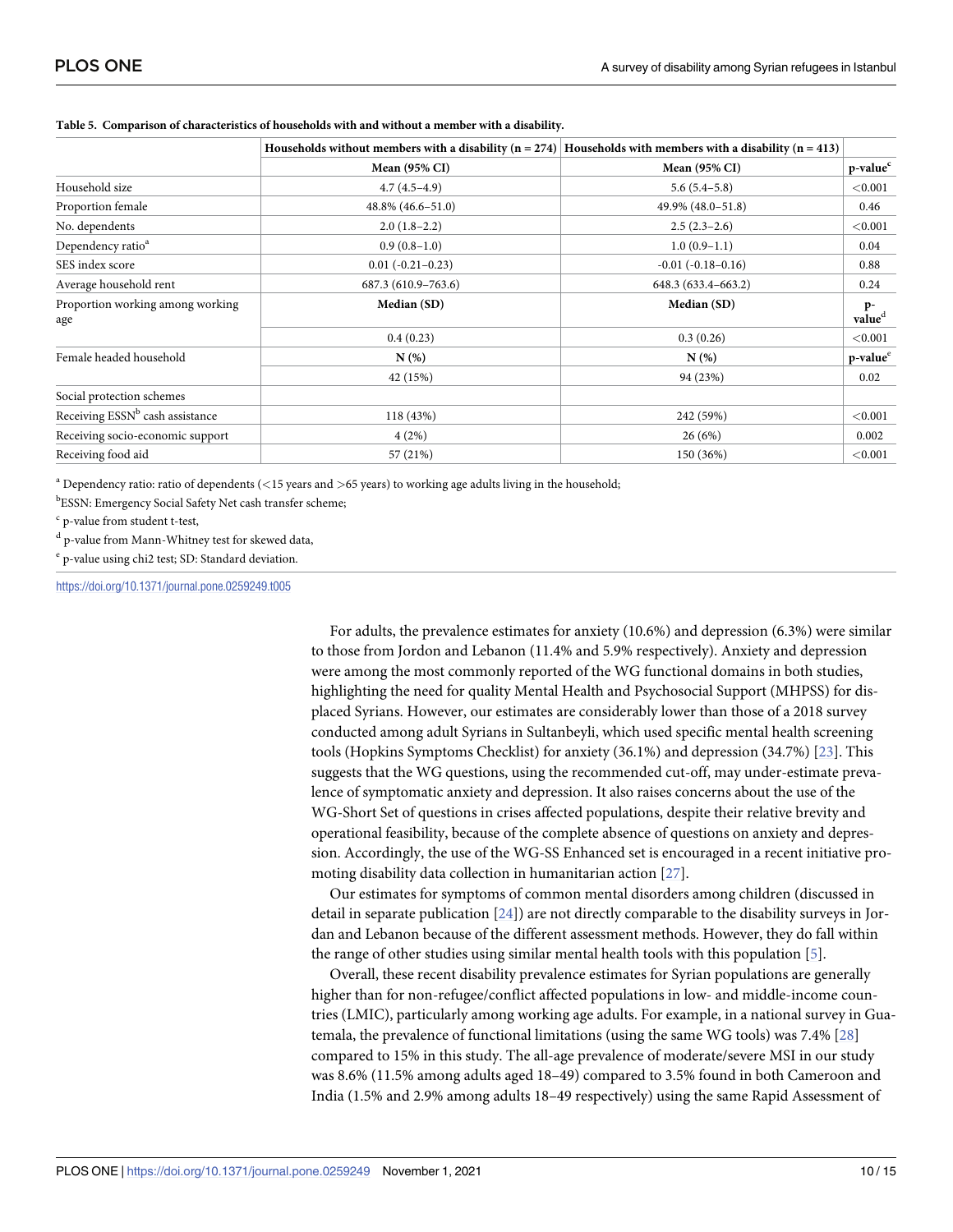<span id="page-10-0"></span>Musculoskeletal Impairment methodology [\[29,](#page-14-0) [30\]](#page-14-0). These differences may be due to direct conflict related injury or psychological trauma, as well as the loss of social structures, health infrastructure and/or inclusive environments that displaced populations may experience. That more than half of households in our survey included a member with a disability emphasises the critical importance of disability-inclusive programmes and services in this setting that are built on an understanding of the diverse needs and capabilities among people with disabilities.

Syrian refugees have the right to apply for a work permit in Turkey, although Bellamy et al (2017) highlight the complexities and challenges refugees face in securing paid work [[31](#page-14-0)]. In our study, men with disabilities were much less likely to be engaged in paid work compared to their peers without disabilities. Fewer than 5% of women were working. These findings align with other studies that suggest both disability and gender specific barriers are experienced by Syrian refugees in accessing the labour market  $[13, 17]$  $[13, 17]$  $[13, 17]$  $[13, 17]$  $[13, 17]$ . Considering the high prevalence of disability among working aged men, this low participation in paid work is likely to have a substantial financial impact on many families, especially important when considering the additional costs associated with living with a disability (such as health and social care costs). Further, the opportunity to work can be central for rebuilding lives of refugees, increasing selfreliance and dignity [[32](#page-14-0)]. Previous research highlights a tendency for disability-related humanitarian response to focus predominantly on health/rehabilitation needs with less attention given to social inclusion and livelihoods [[33](#page-14-0)]. Our findings emphasise the need for refugee sensitive livelihood and economic inclusion policy and programmes that are disability inclusive. These must be developed in partnership with people with disabilities (including representation from men, women, different ages and impairment types) to identify and address barriers, needs and capacities, and recognise the diversity and complexity of disability and context.

Although customarily Syrian males more commonly assume the role of 'head of household', the conflict has resulted in increased numbers of female-headed households [\[34\]](#page-14-0). Adding to this, our study found that female-headed households were more common among households with a member with a disability. The exact reasons for this are unclear, though research in other settings has found a high risk of fathers leaving when a child with a disability is born [\[35\]](#page-14-0). Our finding deserves further attention, particularly considering the low proportion of women in paid work and previous research showing that, among Syrian refugees, female headed households are more vulnerable to poverty on a range of indicators (e.g. food insecurity and living below the poverty line) [\[34\]](#page-14-0).

Poverty and disability are known to be cyclically linked [\[9\]](#page-13-0). However, this study found no association between disability and household socio-economic position. A possible explanation is that the asset based measure we used is more reflective of the long-term household economic situation and may not be appropriate or sensitive enough for a recently displaced population. Indeed, other findings in our study which are reflective of the multi-dimensional nature of poverty (e.g. households with disabilities had lower proportion of working-age people in paid work, were more likely to be female headed and have a higher number of dependents) suggest that people/households with disabilities are at increased risk of vulnerability to poverty.

Households with members with a disability were more likely to be in receipt of social protection schemes, which is encouraging and suggests some appropriate targeting of these schemes. However, overall coverage was still relatively low, particularly for food aid and socioeconomic support schemes and this deserves further attention.

Turkey hosts the majority of Syrian refugees, with most living in urban areas among host communities [\[11\]](#page-13-0). Our findings have implications for policy and programmes for this population. Considering the high numbers of people and households affected by disability, disability in this population cannot be ignored; it is a human rights issue that must be considered in policies and programmes from inception through to implementation and evaluation and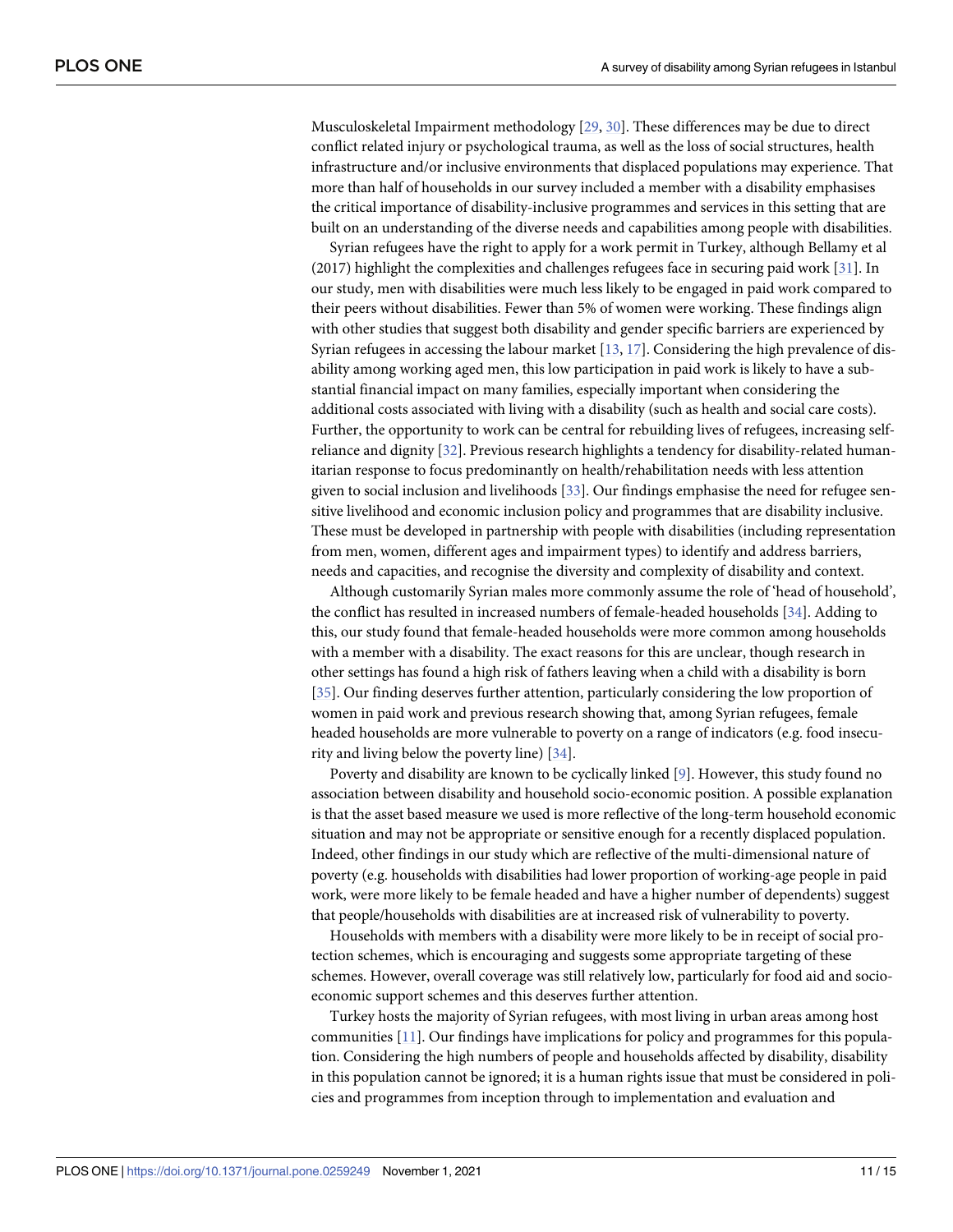<span id="page-11-0"></span>including financing. Routine collection of disability data, alongside age and sex, within services and programmes (e.g. health, education, social protection) is key so that disability inclusion can be monitored and advocated. Research, in other settings, suggests this has also improved targeting of vulnerable households [[27](#page-13-0)]. Using the WG tools would enable consistency and comparability with other humanitarian initiatives [[27](#page-13-0)]. Considering the long-term nature of the Syrian crises, the importance of including refugees in the economy, e.g. through sustainable income generation, is increasingly recognised [\[36\]](#page-14-0). However, our findings suggest people with disabilities are being left behind in these efforts. Accordingly, several documents detailing livelihood initiatives and experiences for refugees in Turkey, make little or no mention of disability [\[31,](#page-14-0) [36\]](#page-14-0). Structural changes that remove barriers to sustainable livelihoods, with sensitivity to context, culture and gender dynamics, make good sense in terms of wider economic development as well as resilience, dignity and independence. There are several 'how to' guidelines for this, including specifically for urban humanitarian response [\[37\]](#page-14-0). However, there is a major gap in the evidence-base on disability inclusive interventions in humanitarian response, that must be addressed [[38](#page-14-0)]. Following the principal of "nothing about us without us", refugees with disabilities and their organisations must be included in the development and implementation of policies and programmes that relate to them.

### **Strengths and limitations**

This survey contributes to the data on disability among Syrian refugees. We used standardised sampling methods and internationally recognised tools for assessing functional limitations, CMDs (children) and MSI.

There were limitations. The response rate was just below 80%, despite considerable effort to revisit households on days/times when they were most likely to be at home. If people with disabilities were more likely to be at home, this may have led to an over-estimation of disability prevalence. However, the age and sex distribution were similar to the sampling frame. The sample was selected from the municipality registration database which includes registered refugees only. However, all members of study households were included regardless of registration status. The proportion of the sample aged over 50 was small, aligning with other data on Syrian populations [[17](#page-13-0), [26](#page-13-0)], therefore some caution in the interpretation of prevalence estimates for this age group is warranted. We did not ask the CFM questions on anxiety and depression for children, because we conducted more detailed assessment using specific screening tools in these domains. This limits direct comparability of the overall prevalence estimate to other studies using the CFM and of the anxiety/depression estimates between adults and children in this study. We conducted detailed assessment of child mental health and musculoskeletal impairment, to inform specific programmes. However, impairment assessments for other domains (e.g. vision, hearing, communication) were not included due to time and resource constraints; ideally these should be collected in future where resources allow to inform service provision. Finally, it is possible that the presence of anxiety and depression may negatively impact on individuals' perception of their physical and sensory functioning [\[39\]](#page-14-0) which could may have led to some over-reporting of difficulties in these domains.

### **Conclusion**

The finding that disability is common among Syrian refugees in Sultanbeyli and that refugees with disabilities in this setting experience greater vulnerability to poverty and exclusion from work highlights an urgent need for inclusive services, programmes and policies that are developed in partnership with people with disabilities and with consideration to gender equality.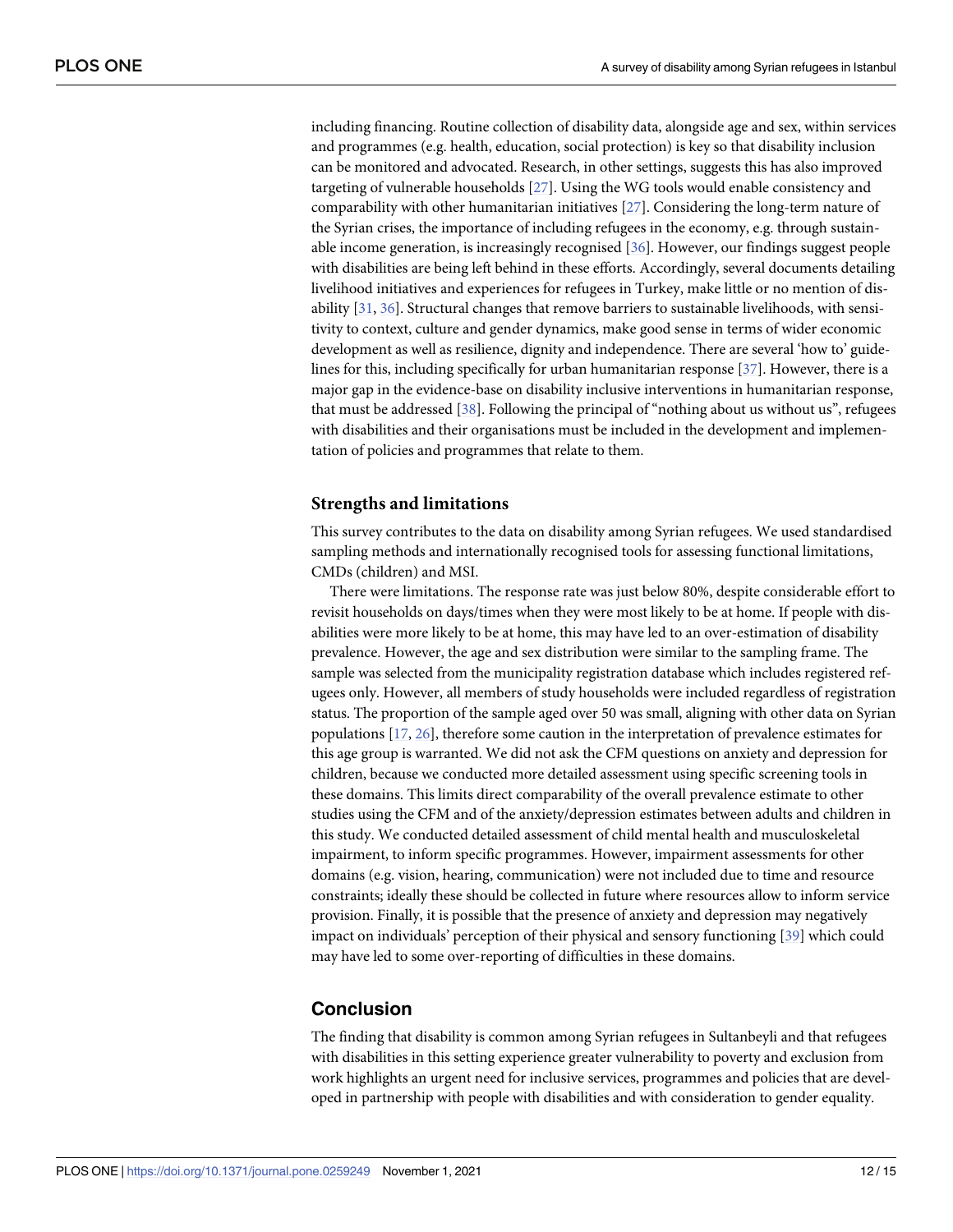### <span id="page-12-0"></span>**Acknowledgments**

Firstly, we thank the study participants who generously gave their time to take part in the study. We also thank researchers at Queen Mary University of London (QMUL), the Institute for Development, Research, Advocacy and Applied Care (IDRAAC), Balamand University Medical School, St George's University Medical Center, Médecins du Monde (France) in Lebanon (MdM), and the American University of Beirut (AUB) for supporting us to use the abbreviated mental health screening tools used in this study. Thank you also to the wider team at Mülteciler Derneği and Relief International who provided support to the team and project. Finally, we are grateful for the team of interviewers, physiotherapists and volunteers for their work, commitment and dedication to this study: Abdul Hadi Nashed, Abdulrahman Mohamed Zain, Afaf Elhaggan, Ahed Mansour, Al Shayma Khaled Al Jaseem, Diana Rahima, Ibrahim Dello, Lena Haddadin, Maria Altabba, Maryam Alsaid, Mohamad Amer Al Atassi, Mohamed Yahya, Muhamad Adib Alhaj Ibrahim, Muhammet Eyad Sahloul, Nawar Aljasem, Sara Albadr, Sara Ashraf Mohamed, Shahed Aljassem, Yaman Hamwi, Rukayye Esved, Mohammed Jundi, Melisa Ozakman.

### **Author Contributions**

**Conceptualization:** Sarah Polack, Selin Volkan, Isotta Pivato, Andrea Patterson.

**Data curation:** Sarah Polack, Nathaniel Scherer.

**Formal analysis:** Sarah Polack, Dorothy Boggs.

**Funding acquisition:** Sarah Polack, Andrea Patterson.

Investigation: Nathaniel Scherer, Hisem Yonso, Gülten Deniz.

- **Methodology:** Sarah Polack, Nathaniel Scherer, Hisem Yonso, Selin Volkan, Isotta Pivato, Ahmad Shaikhani, Dorothy Boggs, Ammar Hasan Beck, Oluwarantimi Atijosan-Ayodele, Ahmed Örücü, İbrahim Akıncı, Shaffa Hameed, Ceren Acarturk.
- Project administration: Nathaniel Scherer, Selin Volkan, Isotta Pivato, Gülten Deniz, Ahmed Örücü, İbrahim Akıncı.

**Supervision:** Sarah Polack.

**Writing – original draft:** Sarah Polack.

**Writing – review & editing:** Nathaniel Scherer, Hisem Yonso, Selin Volkan, Isotta Pivato, Ahmad Shaikhani, Dorothy Boggs, Ammar Hasan Beck, Oluwarantimi Atijosan-Ayodele, Gülten Deniz, Ahmed Örücü, İbrahim Akıncı, Shaffa Hameed, Ceren Acarturk, Andrea Patterson.

### **References**

- **[1](#page-1-0).** U.N. Convention on the Rights of Persons with Disabilities. New York, USA: United Nations, 2006.
- **[2](#page-1-0).** World Health Organization. World report on disability. Geneva: World Health Organization; 2011.
- **[3](#page-1-0).** Fazel M, Stein A. The mental health of refugee children. Archives of disease in childhood. 2002; 87 (5):366–70. <https://doi.org/10.1136/adc.87.5.366> PMID: [12390902.](http://www.ncbi.nlm.nih.gov/pubmed/12390902)
- **4.** Giacco D, Laxhman N, Priebe S. Prevalence of and risk factors for mental disorders in refugees. Seminars in Cell & Developmental Biology. 2018; 77:144–52. <https://doi.org/10.1016/j.semcdb.2017.11.030> PMID: [29174456](http://www.ncbi.nlm.nih.gov/pubmed/29174456)
- **[5](#page-1-0).** Kien C, Sommer I, Faustmann A, Gibson L, Schneider M, Krczal E, et al. Prevalence of mental disorders in young refugees and asylum seekers in European Countries: a systematic review. Eur Child Adolesc Psychiatry. 2019; 28(10):1295–310. <https://doi.org/10.1007/s00787-018-1215-z> PMID: [30151800](http://www.ncbi.nlm.nih.gov/pubmed/30151800)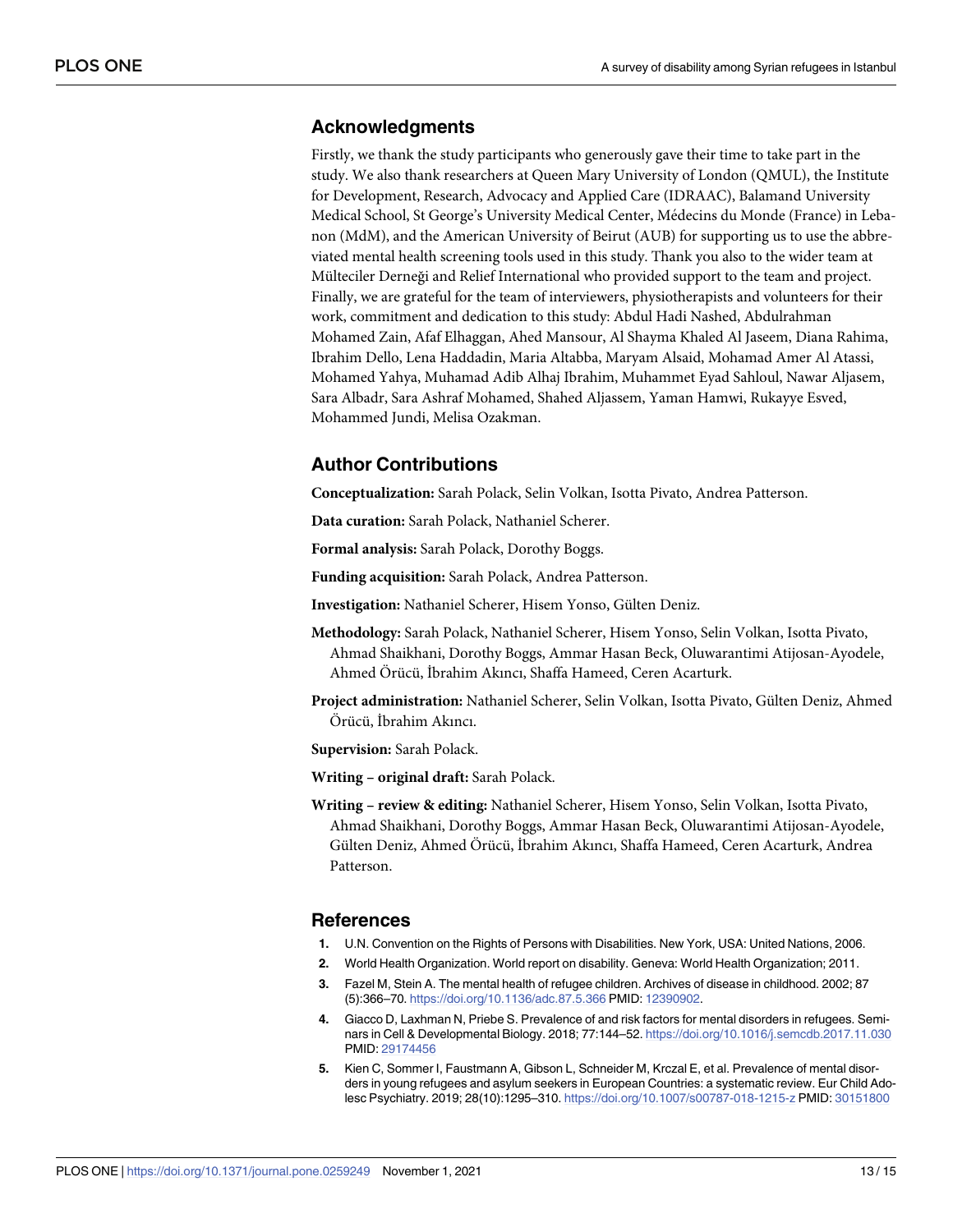- <span id="page-13-0"></span>**[6](#page-1-0).** Handicap International. Disability in humanitarian contexts: Views from affected people and field organisations [Internet]. Lyon, France: Handicap International Federation; 2015. [https://www.un.org/](https://www.un.org/disabilities/documents/WHS/Disability-in-humanitarian-contexts-HI.pdf) [disabilities/documents/WHS/Disability-in-humanitarian-contexts-HI.pdf](https://www.un.org/disabilities/documents/WHS/Disability-in-humanitarian-contexts-HI.pdf)
- **[7](#page-1-0).** Humanitarian Disability Charter. Charter on Inclusion of Persons with Disabilities in Humanitarian Action. [Accessed 15 Sept 2020]. [http://humanitariandisabilitycharter.org/.](http://humanitariandisabilitycharter.org/)
- **[8](#page-1-0).** United Nations. Transforming our world: the 2030 Agenda for Sustainable Development. (2015).
- **[9](#page-1-0).** Banks LM, Kuper H, Polack S. Poverty and disability in low- and middle-income countries: A systematic review. PLoS One. 2017; 12(12):e0189996. Epub 2017/12/22. [https://doi.org/10.1371/journal.pone.](https://doi.org/10.1371/journal.pone.0189996) [0189996](https://doi.org/10.1371/journal.pone.0189996) PMID: [29267388](http://www.ncbi.nlm.nih.gov/pubmed/29267388).
- **[10](#page-1-0).** Abualghaib AGN; Simeu N; Carew M, Mont D. Making Visible the Invisible: Why Disability-Disaggregated Data is Vital to "Leave No-One Behind. Sustainability. 2019; 11(11):3091. [https://doi.org/10.3390/](https://doi.org/10.3390/su11113091) [su11113091](https://doi.org/10.3390/su11113091)
- **[11](#page-1-0).** UNHCR. 3RP Country Chapter 2019/2020 –Turkey. [https://data2unhcrorg/en/documents/download/](https://data2unhcrorg/en/documents/download/68618) [68618](https://data2unhcrorg/en/documents/download/68618). 2019.
- **[12](#page-1-0).** Ministry of Interior: Directorate General of Migration Management. Migration Statistics on Temporary Protection. [https://www.gocgovtr/icerik6/temporary-protection\\_915\\_1024\\_4748\\_icerik](https://www.gocgovtr/icerik6/temporary-protection_915_1024_4748_icerik). 2019.
- **[13](#page-1-0).** Crock M SB, McCallum R, Smith-Khan L, Corabatır M. Syrian refugees with disabilities in Jordan and Turkey2015. [https://www.researchgate.net/profile/Laura\\_Smith-Khan/publication/281853465\\_Syrian\\_](https://www.researchgate.net/profile/Laura_Smith-Khan/publication/281853465_Syrian_refugees_with_disabilities_in_Jordan_and_Turkey/links/55fb8ba508ae07629e07bdec/Syrian-refugees-with-disabilities-in-Jordan-and-Turkey.pdf?origin=publication_detail) [refugees\\_with\\_disabilities\\_in\\_Jordan\\_and\\_Turkey/links/55fb8ba508ae07629e07bdec/Syrian](https://www.researchgate.net/profile/Laura_Smith-Khan/publication/281853465_Syrian_refugees_with_disabilities_in_Jordan_and_Turkey/links/55fb8ba508ae07629e07bdec/Syrian-refugees-with-disabilities-in-Jordan-and-Turkey.pdf?origin=publication_detail)[refugees-with-disabilities-in-Jordan-and-Turkey.pdf?origin=publication\\_detail.](https://www.researchgate.net/profile/Laura_Smith-Khan/publication/281853465_Syrian_refugees_with_disabilities_in_Jordan_and_Turkey/links/55fb8ba508ae07629e07bdec/Syrian-refugees-with-disabilities-in-Jordan-and-Turkey.pdf?origin=publication_detail)
- **[14](#page-1-0).** Rohwerder B. Syrian refugee women, girls, and people with disabilities in Turkey. K4D Helpdesk Report. Brighton, UK: Institute of Development Studies; 2018.
- **[15](#page-1-0).** Mactaggart I, Kuper H, Murthy GVS, Oye J, Polack S. Measuring Disability in Population Based Surveys: The Interrelationship between Clinical Impairments and Reported Functional Limitations in Cameroon and India. PLOS ONE. 2016; 11(10):e0164470. <https://doi.org/10.1371/journal.pone.0164470> PMID: [27741320](http://www.ncbi.nlm.nih.gov/pubmed/27741320)
- **[16](#page-1-0).** Washington Group on Disability Statitics. Question Sets of the Washington Group. 2019. (accessed on 29 November 2019). [http://www.washingtongroup-disability.com/washington-group-question-sets/.](http://www.washingtongroup-disability.com/washington-group-question-sets/)
- **[17](#page-1-0).** Humanity and Inclusion and iMMAP. Removing Barriers: The Path towards Inclusive Access2018. <https://reliefweb.int/sites/reliefweb.int/files/resources/65892.pdf>.
- **[18](#page-2-0).** WHO. International Classification of Functioning, Disability and Health;.: Geneva, Switzerland: World Health Organization, 2001.
- **[19](#page-3-0).** Eruyar S, Maltby J, Vostanis P. Mental health problems of Syrian refugee children: the role of parental factors. Eur Child Adolesc Psychiatry. 2018; 27(4):401–9. <https://doi.org/10.1007/s00787-017-1101-0> PMID: [29327258](http://www.ncbi.nlm.nih.gov/pubmed/29327258)
- 20. Kandemir H, Karataş H, Çeri V, Solmaz F, Kandemir SB, Solmaz A. Prevalence of war-related adverse events, depression and anxiety among Syrian refugee children settled in Turkey. Eur Child Adolesc Psychiatry. 2018; 27(11):1513–7. <https://doi.org/10.1007/s00787-018-1178-0> PMID: [29948231](http://www.ncbi.nlm.nih.gov/pubmed/29948231)
- **[21](#page-3-0).** Perkins JD, Ajeeb M, Fadel L, Saleh G. Mental health in Syrian children with a focus on post-traumatic stress: a cross-sectional study from Syrian schools. Social psychiatry and psychiatric epidemiology. 2018; 53(11):1231–9. Epub 08/06. <https://doi.org/10.1007/s00127-018-1573-3> PMID: [30083987](http://www.ncbi.nlm.nih.gov/pubmed/30083987).
- **[22](#page-3-0).** McEwen FS, Moghames P, Bosqui T, Kyrillos V, Chehade N, Saad S, et al. Validating screening questionnaires for internalizing and externalizing disorders against clinical interviews in 8–17 year-old Syrian refugee children. Technical working paper. London, UK: QMUL, 2020.
- **[23](#page-3-0).** Fuhr DC, Ataturk C, McGrath M, Ilkkursun Z, Woodward A, Sondorp E, et al. Treatment gap and mental health service use among Syrian refugees in Turkey. European Journal of Public Health. 2019; 29(Supplement\_4). <https://doi.org/10.1093/eurpub/ckz185.579>
- **[24](#page-3-0).** Scherer N, Hameed S, Acarturk C, Deniz G, Sheikhani A, Volkan S, et al. Prevalence of common mental disorders among Syrian refugee children and adolescents in Sultanbeyli district, Istanbul: results of a population-based survey. Epidemiol Psychiatr Sci. 2020; 29:e192. Epub 2020/12/11. [https://doi.org/10.](https://doi.org/10.1017/S2045796020001079) [1017/S2045796020001079](https://doi.org/10.1017/S2045796020001079) PMID: [33298230.](http://www.ncbi.nlm.nih.gov/pubmed/33298230)
- **[25](#page-3-0).** Atijosan O, Rischewski D, Simms V, Kuper H, Linganwa B, Nuhi A, et al. A National Survey of Musculoskeletal Impairment in Rwanda: Prevalence, Causes and Service Implications. PLOS ONE. 2008; 3(7): e2851. <https://doi.org/10.1371/journal.pone.0002851> PMID: [18682849](http://www.ncbi.nlm.nih.gov/pubmed/18682849)
- **[26](#page-8-0).** Humanitarian Needs Assessment Programme for Syria. Disability: prevalence and impact: a nationwide household survey using Washington Group methodology. (Accessed 10 Dec 2019) [www.](http://www.globalprotectioncluster.org/wp-content/uploads/Disability_Prevalence-and-Impact_FINAL-2.pdf) [globalprotectioncluster.org/wp-content/uploads/Disability\\_Prevalence-and-Impact\\_FINAL-2.pdf.](http://www.globalprotectioncluster.org/wp-content/uploads/Disability_Prevalence-and-Impact_FINAL-2.pdf) 2019.
- **[27](#page-9-0).** Humanity and Inclusion. Disability Data in Humanitarian Action. [Accessed 12 Dec 2020). [https://](https://humanity-inclusion.org.uk/en/projects/disability-data-in-humanitarian-action) [humanity-inclusion.org.uk/en/projects/disability-data-in-humanitarian-action.](https://humanity-inclusion.org.uk/en/projects/disability-data-in-humanitarian-action)